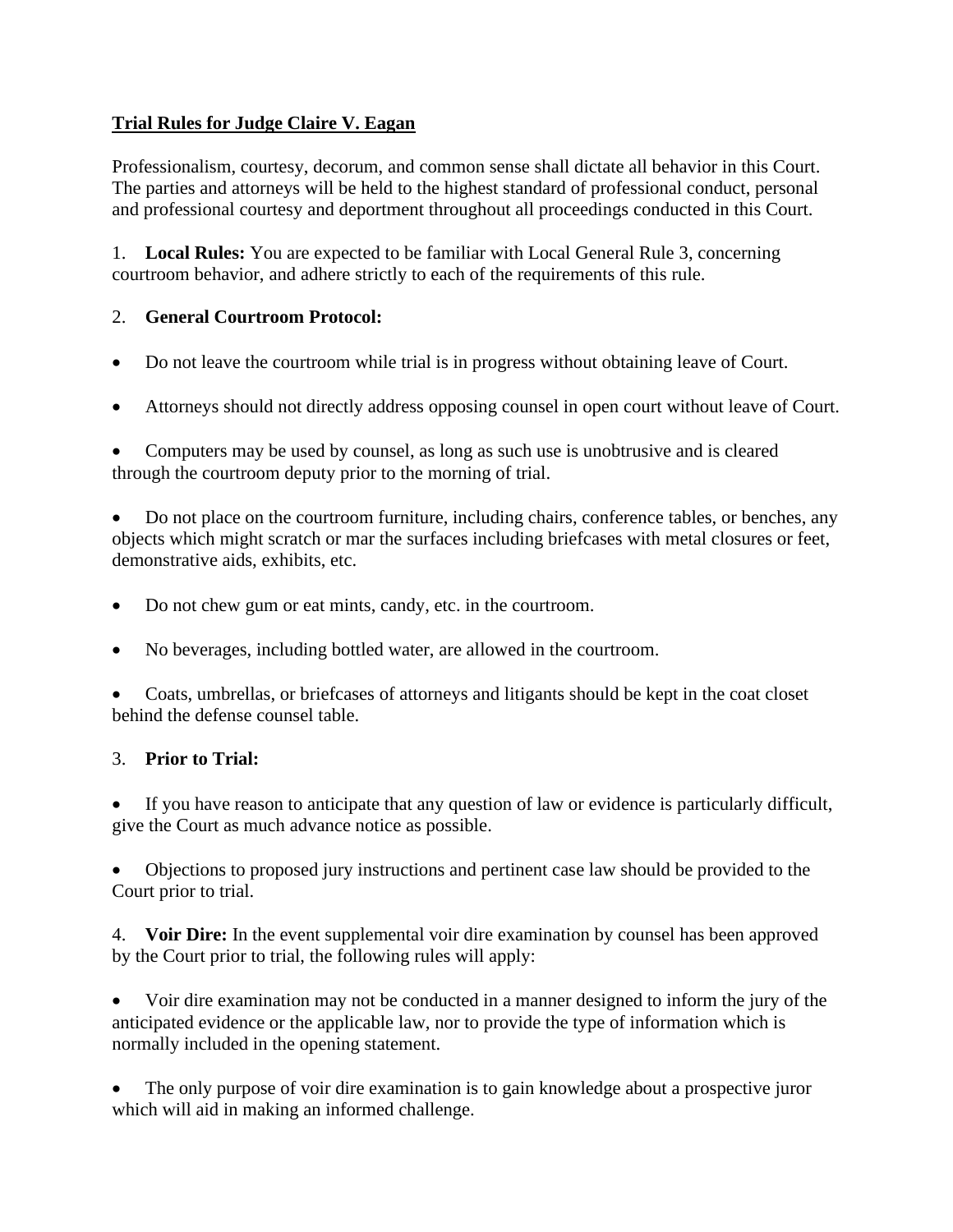- A statement disguised as a question will not be permitted.
- Counsel may not ask a question based on a hypothetical statement of the facts or the law.
- Voir dire may not be used to explain the burden of proof.

• Do not attempt to elicit promises or assurances of any kind from jurors nor ask them to give any indication of what their verdict would be based on certain conditions.

• Each side is limited to 10-15 minutes unless additional time is approved by the Court prior to trial.

5. **Opening Statements:** Unless the case is unusually complex, each party will be limited to 15-20 minutes, per side, except in multiple party cases, when time for statement may be substantially reduced, per party. Any additional time is subject to prior approval of the Court. Opening statement is to be used to outline the proposed evidence, not for argument.

#### 6. **Exhibits:**

• Court time may not be used for marking exhibits. This must be done in advance of the court session.

• Advise counsel of the exhibits to be used in advance of the day's court session.

Exhibits to which there is no objection should be offered and received in evidence without the necessity of formal identification.

If you intend to question a witness about a group of exhibits, avoid delay by having the witness notebook already on the witness stand.

While the Court permits exhibits to be passed to the jury, this procedure should be used sparingly and reserved for truly significant exhibits. If possible, when you wish to publish an exhibit to the jury, have a copy for each juror. Juror exhibit books are encouraged and will be allowed with prior approval of the Court.

#### 7. **Witnesses:**

Witnesses should be readily available to avoid needless delay, including videotape depositions.

• Please stand whenever you address the Court or interrogate witnesses. (An exception is made for physical infirmity.) Use the lectern unless your comment is to be brief.

• Examination of a witness will include direct examination, cross examination, one re-direct examination, and one re-cross examination except in exceptional circumstances.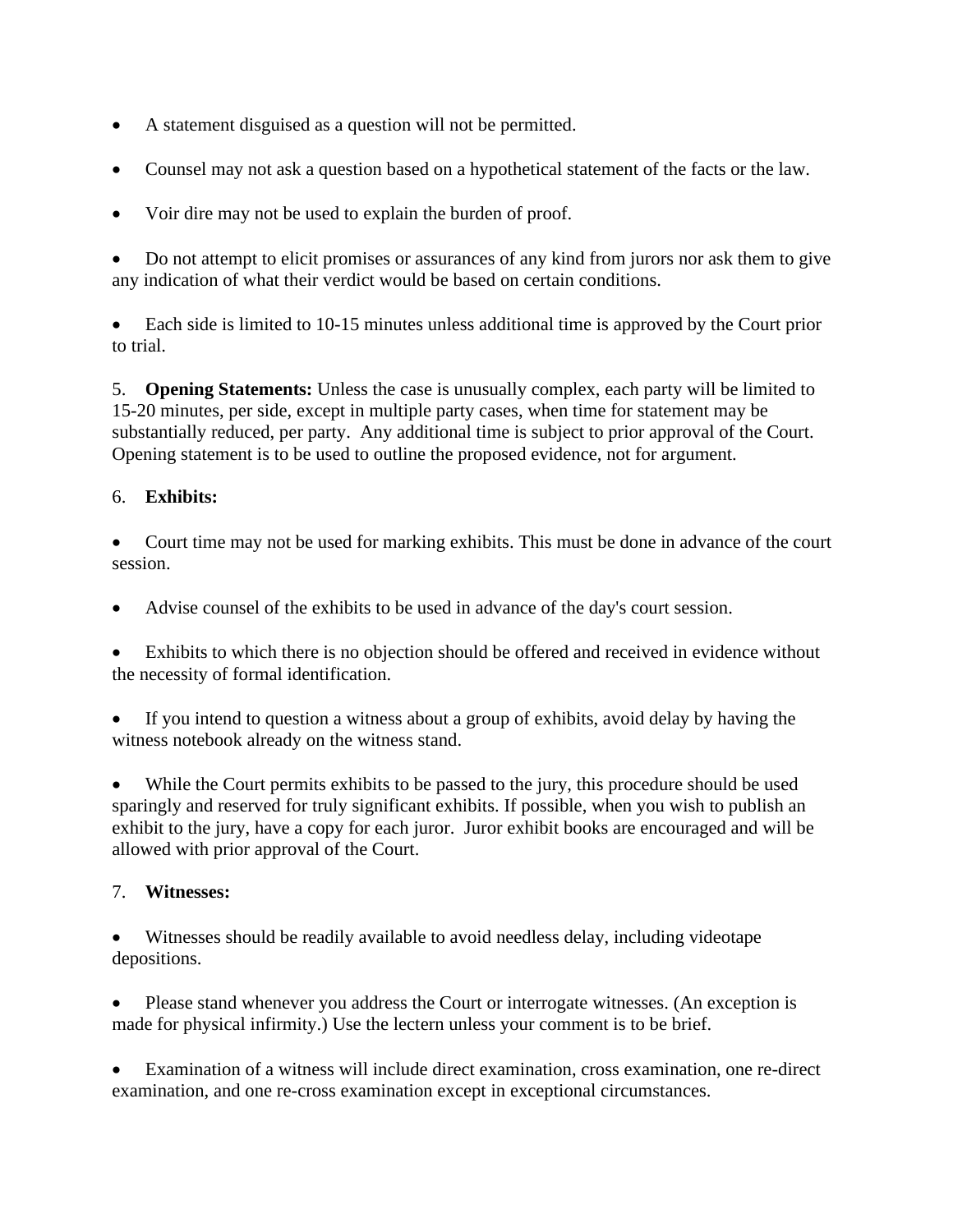• Attorneys will not interrupt each other or a witness except to assert an objection, and the attorneys will never interrupt the Court for any reason.

• Do not greet or introduce yourself to adverse witnesses. Commence your cross-examination without preliminaries. Do not face or otherwise appear to address yourself to jurors when questioning a witness.

• Except for children, address witnesses by their surnames, for example, Mr. A, Sergeant B, or Doctor C.

• Never assert your personal opinion as to the credibility of a witness, the culpability of a civil litigant, or the guilt or innocence of an accused, nor as counsel assert personal knowledge of a fact in issue, nor assert a fact not in evidence.

• Do not react to a statement by another counsel or a witness being examined by another counsel by any gesture or facial expression signifying agreement, disagreement, approval or disapproval. Advise your clients they are subject to this same limitation.

Where more than one attorney represents a party, only the attorney handling the particular witness may respond to an objection or raise an objection in regard to his/her testimony. Likewise, only one opposing attorney should make or argue motions or other objections as to that witness.

If a witness is not available for trial, a party may use/read the testimony of that witness from the deposition transcript portion which has been designated or cross-designated by any other party. At trial, except for good cause shown, the reader of the testimony of a single witness will remain the same and counsel shall agree as to who reads the designated questions.

#### 8. **Jury Protocol:**

Stand a respectful distance from the jury at all times. Statements and arguments to the jury will be made from the lectern.

When you object in the presence of the jury, make your objection short and to the point. Do not argue the objection in the presence of the jury, and do not argue with the ruling of the Court in the presence of the jury. Do not make motions (e.g., motion for mistrial) in the presence of the jury. Bench conferences should be kept to a minimum.

Except in ruling on an objection, the Court will not, in the presence of the jury, declare that a witness is qualified as an expert or qualified to render an expert opinion, and counsel should not ask the Court to do so.

9. **Deposition designations and counter designations:** Deposition designations and counter designations are exchanged between counsel and are FILED as a pleading pursuant to Fed. R. Civ. P.  $26(a)(3)(ii)$  with the name of the witness, page, line number, and basis for the objection (not the transcript itself).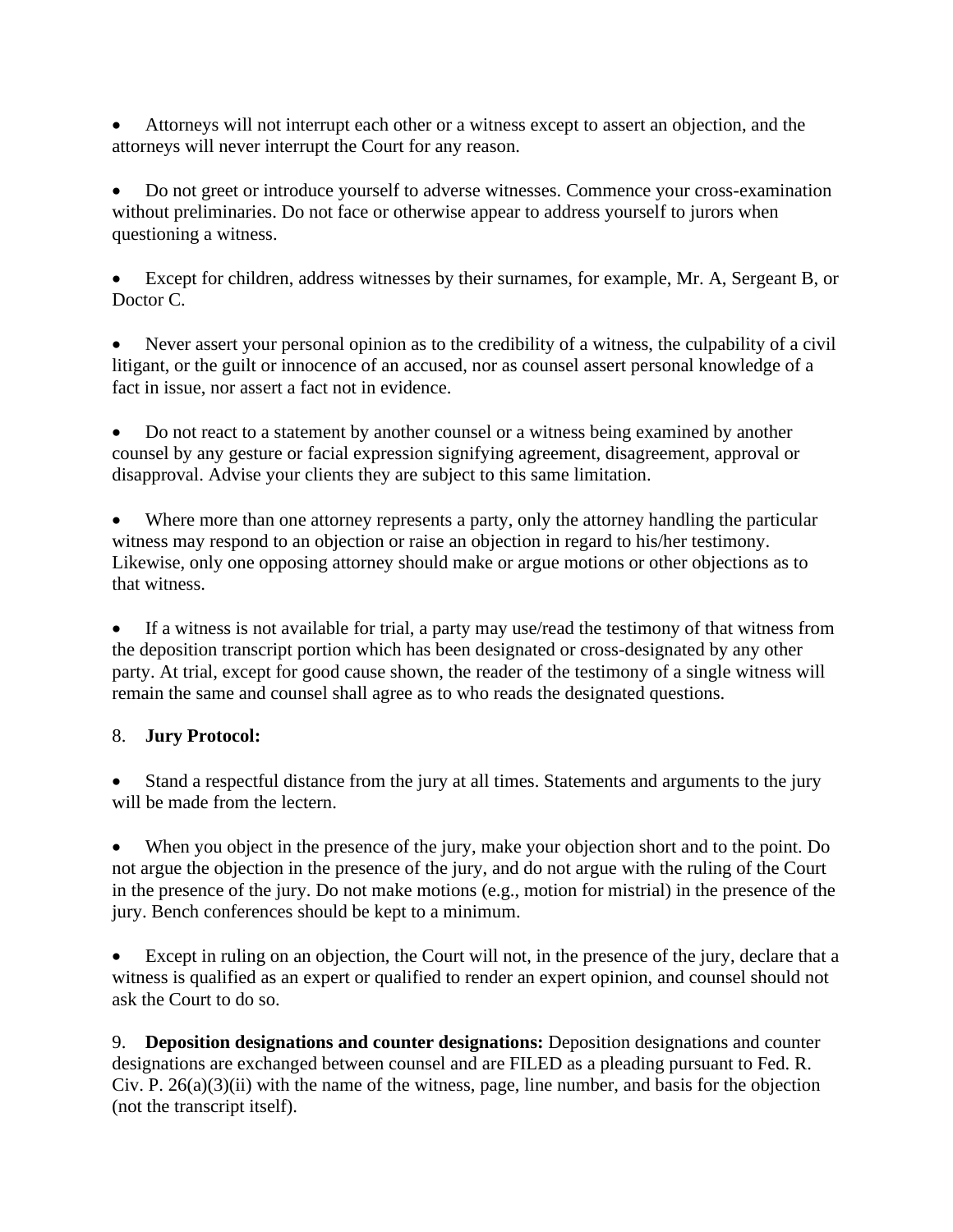The deposition transcripts are to be highlighted in different colors indicating the designations and the counter designations.

• Objections, and the basis therefor, should be referenced or annotated in the margins. The highlighted deposition transcripts should be SUBMITTED in hard copy (not filed) to the Court Clerk no later than ten (10) days before trial.

• Objections to any deposition designations and counter designations will be considered by the Court only after a good faith effort to resolve such objections by means of a personal meeting between counsel. A high degree of cooperation between counsel is expected to minimize the number of objections. Subsequent to this meeting, any unresolved objections to deposition designations and counter designations are to be FILED as separate pleadings (i.e., a motion or an objection) with a table setting out the page, line, and basis for the objections for each designation of testimony as to each deponent without attachments of any deposition transcripts.

If a witness is not available for trial, a party may use/read the testimony of that witness from the deposition transcript portion which has been designated or cross-designated by any other party. At trial, except for good cause shown, the reader of the testimony of a single witness will remain the same and counsel shall agree as to who reads the designated questions.

10. **Motions in Limine:** Motions in limine filed after the pretrial conference are untimely and will not be considered.

# 11. **Videotaped Testimony:**

Edited by subject matter :

o The Court will permit the parties to edit and present videotaped testimony organized by subject matter if it will assist the jury to understand the evidence or determine a fact in issue.

o The testimony of a single witness, or of multiple witnesses, relating to designated subject matter may be combined into a single presentation

• Advanced ruling: Objections to, and rulings on, admissibility of videotaped testimony should be made sufficiently in advance of its presentation to the jury to permit it to be edited to reflect the Court's ruling.

12. **Juror Notebooks:** In cases of appropriate complexity, the Court will permit the parties to distribute to each juror identical notebooks.